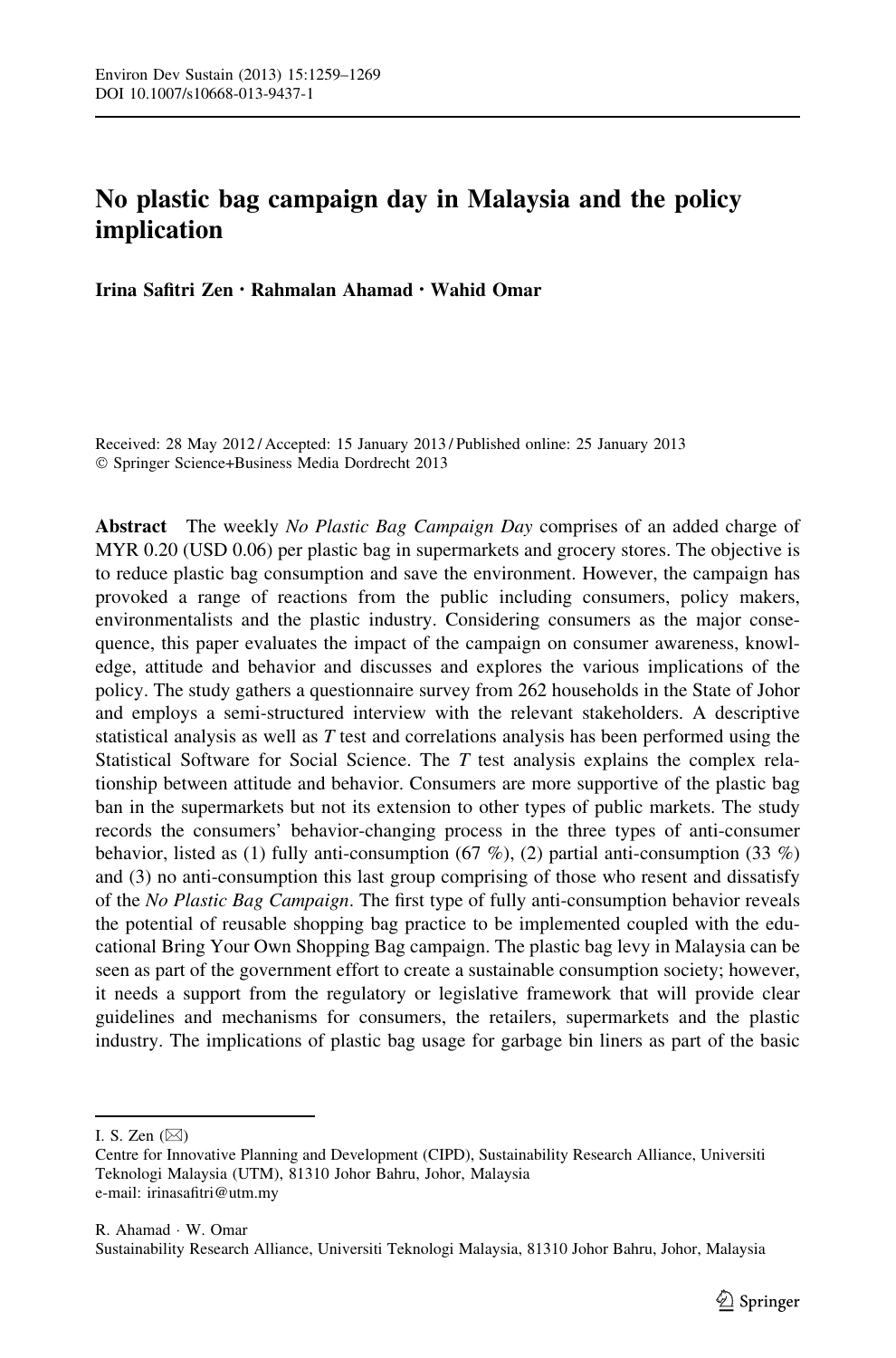requirement of the solid waste management reveal the urgency to look at the plastic bag levy from the solid waste management perspective.

**Keywords** Plastic bag  $\cdot$  Plastic bag levy  $\cdot$  Anti-consumption behavior  $\cdot$ Consumer behavior

# 1 Introduction

From the consumers' point of view, free plastic bags during shopping have been perceived as a consumer's right and an important factor in shopping convenience (Tan and Mehta [1994\)](#page-10-0). Free plastic bags are a normal provision bearing no cost on the environment. Free plastic carrier bags are considered lacking in economic value; hence, the public does not internalize their true cost of environmental damage (Akulian et al. [2007\)](#page-9-0). The policies that impose charges for plastic bag consumption in the name of environmental friendly practices may not be consumer friendly. The idea of charging for plastic bag is one course of action that creates significant challenge on the part of consumer shopping habits, especially during the major grocery shopping over the weekend.

The No Plastic Bag Campaign Day was launched by the Ministry of Domestic Trade, Cooperative and Consumerism (MDTCC) in January 2011 (MDTCC [2012\)](#page-10-0) with the objective to reduce the excessive consumption of plastic bags and save the environment. The campaign was nationwide over selected super/hypermarkets, major retailers and major shopping malls every Saturday at customer-end level. The campaign imposes a MYR 20 (USD 0.6) cents charge per plastic bag. It can be perceived as the plastic bag levy approach unsupported by the regulatory framework as yet. It was stated that the revenue from the plastic bag levy will be used to fund environmental programs (Hoggard [2010\)](#page-10-0). The proscription of free plastic bags for 1 day a week appears as unordinary practice, unacceptable and creates customer resentment during the first three- to 6-month period of the campaign (The Star. January 4, [2010](#page-10-0)). The campaign receives defiance and protest from the retails, groceries and plastic industry.

The original concept of plastic bag levy or tax is environmental taxation which has focused primarily on producer-generated pollution to internalize the external cost of pollution to the environment (Pigou [1920](#page-10-0)). The implementation of the plastic bag levy is rather to stimulate consumer behavioral changes, reducing the litter and excessive consumption of plastic (Park [2009\)](#page-10-0). The consumer will have the option to avoid paying for plastic bag by bringing his own grocery bag. In this case, the levy may not function as Pigouvian tax where the marginal benefits of internalization equal the marginal cost of abatement, but rather to give a price signal up to the level that can stimulate the consumers' behavioral changes. This type of plastic bag levy is popular in Denmark, United Kingdom, Ireland (Convery et al. [2007](#page-9-0)), South Africa (Hasson et al. [2007](#page-10-0)) and other countries. In most of these countries, the government plays a major role in the practicing plastic bag levy by influencing consumer participation in sustainable consumption that leads to proenvironment behavior.

The plastic bag levy as a mechanism to change consumer behavior in using it needs to be coupled with educational and awareness campaign. The campaign that contains the environmental message on the impact of plastic bag use generally airs through nationwide electronic media by MDTCC. It is continuously supported by the standard campaign materials channeled to the supermarket chain and retails outlet. This aspect needs to be evaluated to measure the deliverability of the campaign message to the consumers'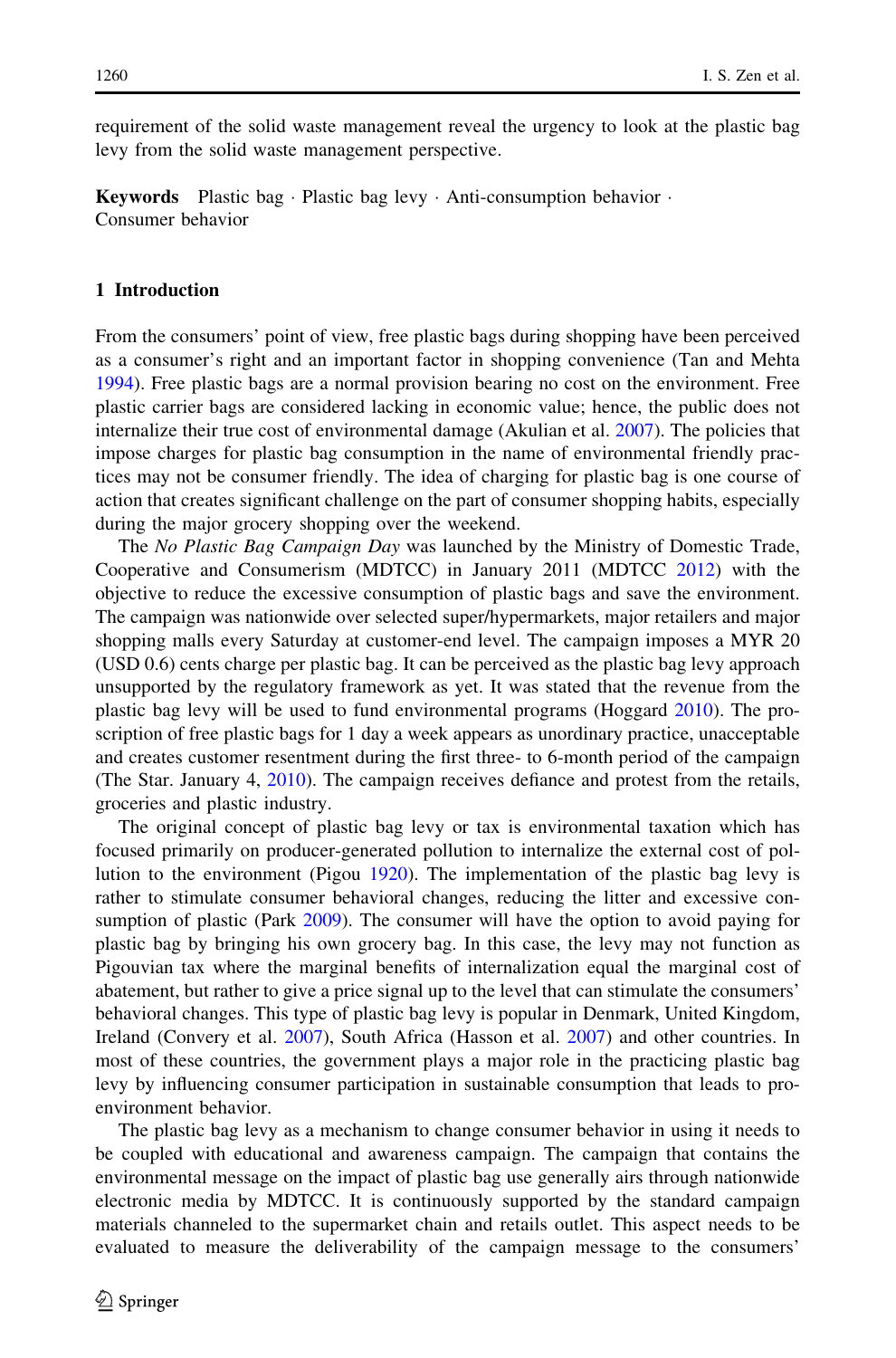information for the policy maker (Sharp et al. [2010](#page-10-0); Baker [2010\)](#page-9-0). According to Wright and Klyn [\(1998](#page-10-0)), a specific consumer attitude assumes to predict certain consumer behavior. The self-proclaimed household survey will experience the over-assumptions or over-statements from the respondent. Thus, specific response on the plastic bag extension to other types of market was used to measure their attitude toward plastic bag levy. As mentioned earlier, the No Plastic Bag Campaign is only applied in the supermarkets, retails and major shopping malls but not yet on the traditional public market, night market and morning market that operates occasionally. Further analysis will incorporate consumer support to reduce the over-claimed effect of the face-to-face questionnaire survey. At the end, results of the study will provide the relevant information to improve the implementation of plastic bag policy.

From the behavioral perspective, the prohibition of plastic bag can be classified as an anti-consumption behavior which is defined as a resistant against the culture of consumption and the marketing of mass produced (Penaloza and Price [1993\)](#page-10-0). It results from the excessive consumption of plastic bag in modern society forced by the wealthier nations or classes that emerge from the anti-consumption behavior (Iyer and Muncy [2009\)](#page-10-0). To the contrary, anti-consumption behavior has another meaning where it refers to the involvement of consumer emotions such as resentment toward the ban on consumption (Zavestoski [2002\)](#page-10-0). Anti-consumption behavior was classified as a consumer rebellion, resistance, boycott, counter-cultural movement, ethical consumption and non-consumption (Cherrier [2006\)](#page-9-0). Both sides of the anti-consumption behavior definition in the context of plastic bag levy will be explored in this study. It will contribute to the existing study that analyzes the consumer's behavior of plastic bag proscription on national basis (Sharp et al. [2010;](#page-10-0) Cherrier [2006](#page-9-0); Convery et al. [2007](#page-9-0); Hasson et al. [2007\)](#page-10-0).

Several consumer behavioral studies on the impact of plastic bag policy found issues related to declining plastic bag consumption (Dikgang and Visser [2010\)](#page-10-0), inconvenience (Convery et al. [2007](#page-9-0)) and anti-consumption behavior and attitudes (Sharp et al. [2010](#page-10-0)). It involves behavioral change processes that need a specific attitude and knowledge on the subject matter (Hines et al. [1987;](#page-10-0) Wright and Klyn [1998](#page-10-0)). The application of the plastic bag policy at point of sale gives an immediate effect to the consumer behavioral change (Baker [2010](#page-9-0)). In addition, the accessibility and visibility of this action fosters the behavioral change of the new emergence of green consumer societies by the middle income class (Cherrier [2006](#page-9-0)).

While most of the plastic bag levy relates to issues of littering from the solid waste management perspective, this study will link it with the secondary use of plastic bag as bin liners as part of the solid waste management practices in this country. This part is rarely emphasized in most studies on plastic bag levy that relate to consumer's behavioral change (Convery et al. [2007;](#page-9-0) Hasson et al. [2007;](#page-10-0) Ayalon et al. [2009](#page-9-0); Sharp et al. [2010\)](#page-10-0). It will complement the existing studies such as in Israel (Ayalon et al. [2009\)](#page-9-0), Ireland (Convery et al. [2007\)](#page-9-0) and South Africa (Hasson et al. [2007](#page-10-0)) where the emphasize was more on the littering problems.

Finally, though the plastic bag levy to force change of consumer behavior, no study has been reported on the evaluation of the consumer's acceptance and analysis of the possible correlations between the consumers' attitude-behavior of plastic bag levy and the consumer's shopping practice during the 1 day of no plastic bag campaign. Besides that, the study identifies current consumer practices on plastic bag usage during the campaign and secondary usage of the plastic bags. The study carried out the discussion on the context of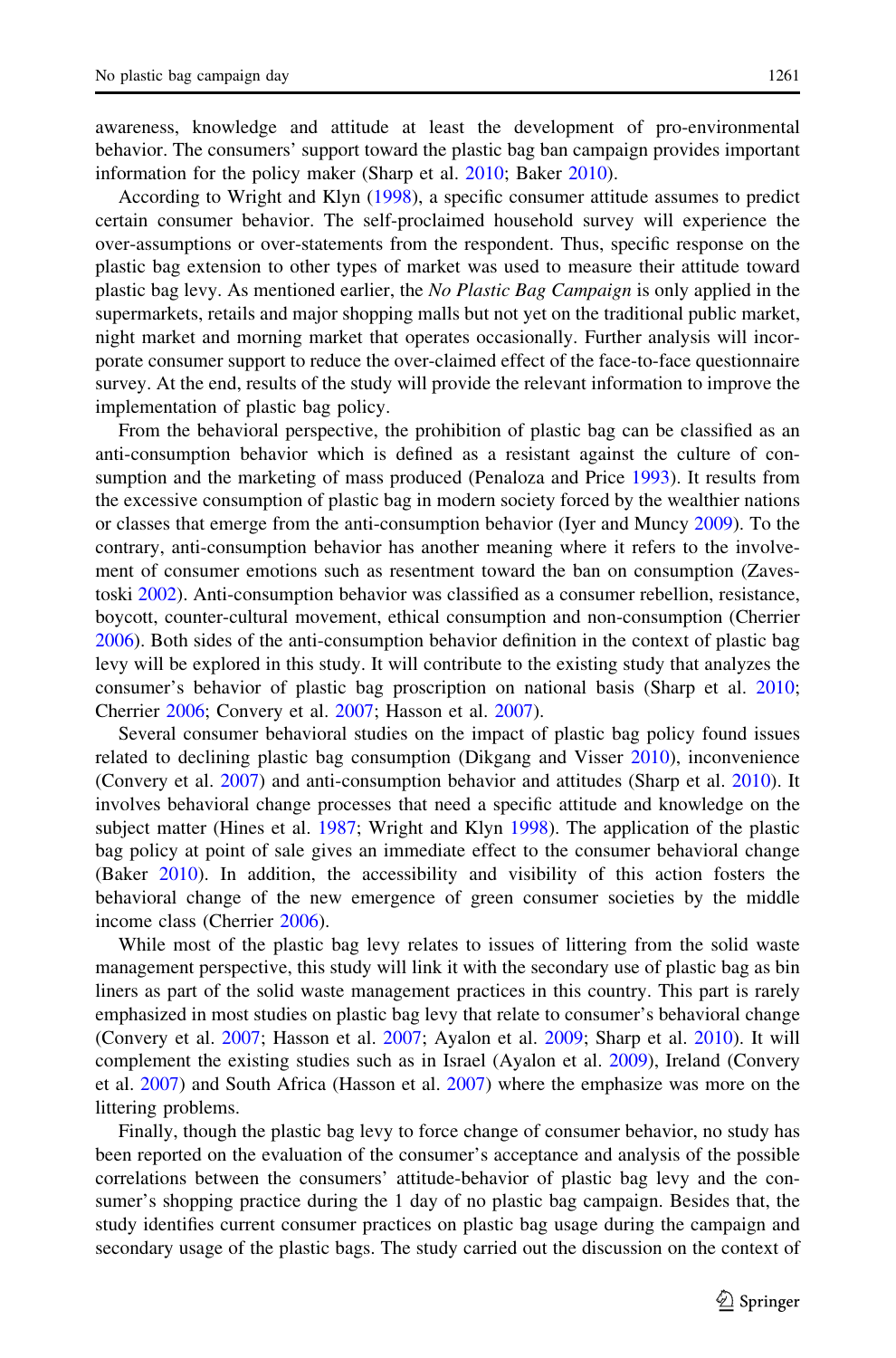plastic bag levy to change the consumers' behavior, the possibility of plastic bag levy extension in the other types of market and the related policy implication with the current scenario.

# 2 Methodology and analysis

Considering the official launch of Plastic Bag Campaign by the Minister of Domestic Trade, Cooperative and Consumerism, Johor was selected to represent the State. The study was conducted through a mixture of quantitative and qualitative methods. The quantitative approach conducted by the household survey was supported by the qualitative approaches using a semi-structured interview with the relevant stakeholders. The stakeholders identified are those affected by the plastic bag campaign including the super/hypermarket, plastic industry, retailers and non-government associations (NGOs).

The face-to-face household survey used the standard questionnaires from the respondents, husband/father, wife/mother or adult above 18 years. The sampling framework developed by the Statistics Department of Malaysia revealed that from the 3,170,500 people of populations in Johor state (Department of Statistic [2006](#page-9-0)), a total 262 samples were selected to represent the household population.

The qualitative approach was conducted by using semi-structured interviews due to the nature of the study to identify and explore the various issues related to the plastic bag campaign from the stakeholder's view. It is the best way in catching the respondents' point of view and getting the inside information (Harrell and Bradley [2009](#page-10-0)). The stakeholders interviewed in this study include the consumer association [Federation of Malaysia Consumers Association (FOMCA)], the Consumer Research and Resource Center (CRRC), the Malaysia Plastic Manufacturer Association (MPMA) and Malaysia Plastic Forum (MPF) that represent the manufacturer/industry, the State Environment, Health, Welfare and Caring Society Committee of Penang State Government and the Department of Consumers Affairs, Ministry of Domestic Trade, Cooperative and Consumerism (MDTCC). The supermarket and hypermarket were represented by Ting Supermarket in Penang and Mydin hypermarket as one of the leading hypermarkets involved with the No Plastic Bag Campaign Day.

The eleven-point interval scale was used to obtain the level of sensitivity and relative strength of relationship in the data (Brace [2004](#page-9-0)). Though the study used a self-reported consumer shopping behavior using own shopping bag in the five (5) instances of shopping visit applied by Sharp et al. ([2010\)](#page-10-0), we used a further detailed question on the consumer actions if their own shopping bags was full during shopping on the no plastic bag campaign day. It is part of the exploratory type of study further discussed in the context of anticonsumption behavior, (1) full anti-consumption behavior, (2) partial anti-consumption behavior and (3) no anti-consumption behavior.

The study used the eleven-point  $(0-10)$  scale on consumer attitude toward the plastic bag levy according to Sharp et al. ([2010\)](#page-10-0) but further applied the scale for the plastic bag levy extension to the other type of markets. A  $T$  test analysis was conducted to measure the extension of the initiatives to the other type markets such as traditional/wet and night/ morning markets as part of the effort to study the consumers' readiness on the extension plan of the plastic bag levy in all types of market. The study uses the SPSS version 18.0 to carry out the analytical statistics. The simple descriptive analysis using frequency/percentage was utilized due to the nature of the study that is still in the stage to explore various consumer responses and practices on the current scenario of plastic bag ban.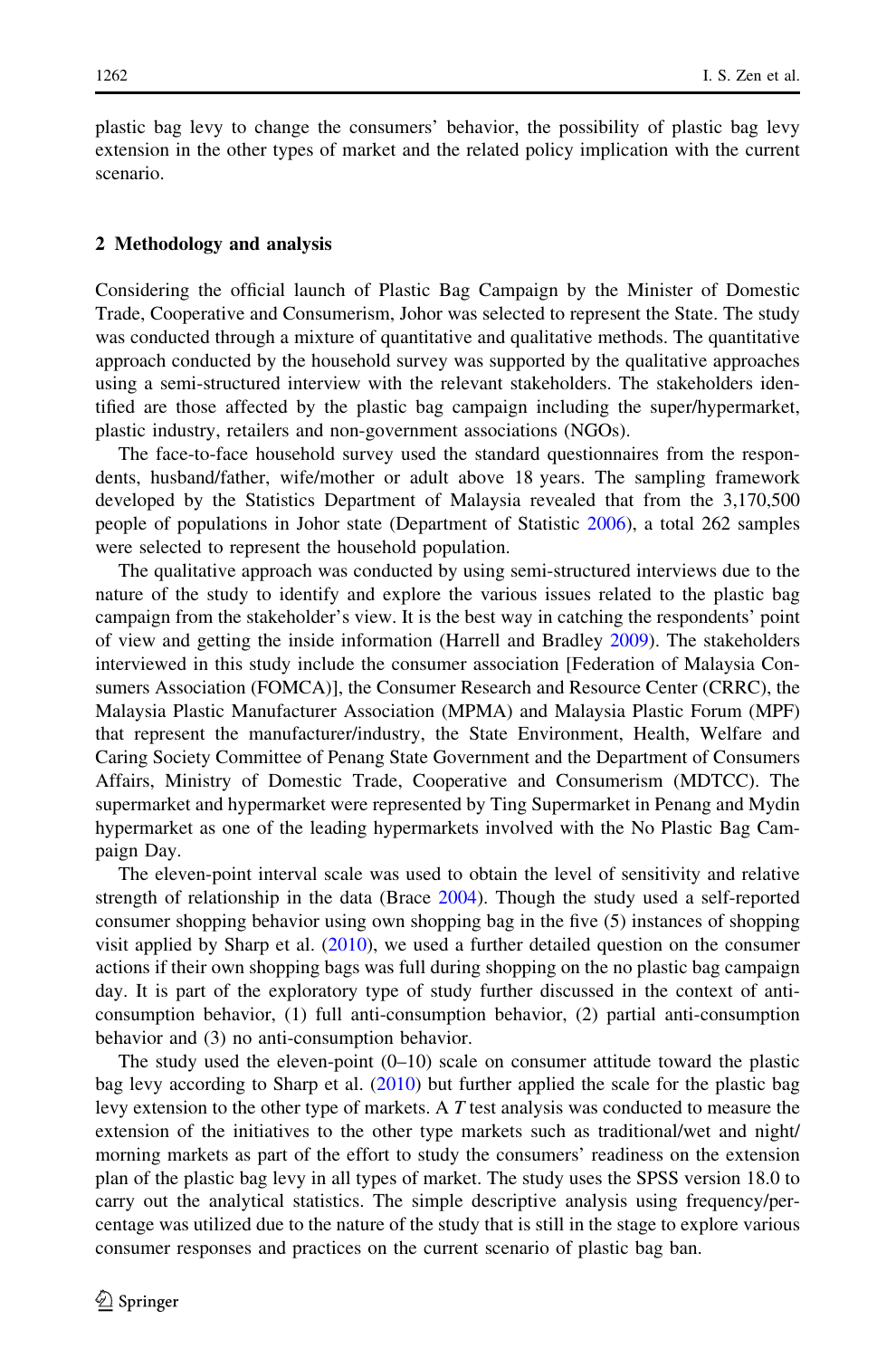# 3 Result and discussion

### 3.1 Consumer awareness, knowledge and attitude

Self-claim awareness among the households was high at 94 % on the plastic bag campaign with supermarket and hypermarket ranking the highest at 65 % as the sources of the campaign (Table 1). The result validates the strategic approach for the campaign and the importance of educating/socializing the urgency to ban the plastic bag. In comparison, high support at 96.0 % recorded by respondents who support the plastic bag campaign in South Australia (Sharp et al. [2010](#page-10-0)) while only 11 % of the respondent in Spain were not aware of the plastic bag campaign as a result of the campaign carried out from 2005 to 2010 (Baker [2010\)](#page-9-0). As a deliberate attempt to change consumer behavior for products and services with the environmental degradation message, the study recognized the de-marketing approach being used in the campaign (Engel et al. [1990;](#page-10-0) Wall [2005](#page-10-0)).

The high percentage of consumer support toward the plastic bag ban in the supermarket signifies a positive consumer attitude toward the plastic bag levy. While the consumers' knowledge about the environmental impact of plastic bag resulted in 66 % of consumers knowing that plastic bag campaign will have an impact to reduce the amount of solid waste generated with positive impact on the environment. Both results in general indicate the consumer's support for the plastic bag levy and the deliverability of the campaign message. It supports the statement that the specific behavioral changes need a specific attitude and knowledge on the subject matter by Hines et al. ([1987\)](#page-10-0) and Wright and Klyn [\(1998](#page-10-0)).

However, when consumers were offered the extension of plastic bag levy to other types of market, the proposal is neglected. As of the present, the plastic bag levy applies to supermarkets, major shopping malls and retailers but not to other types of market such as traditional/public market, night market and morning market. A T test analysis presents a significant difference in the consumer's scores that support toward the plastic bag ban in supermarket ( $M = 8.83$ , SD = 1.414) compared to the other types of market ( $M = 8.51$ ,  $SD = 1.415$  $SD = 1.415$  $SD = 1.415$ ; t (170) 0.[3](#page-5-0)18,  $p = 0.000$  (Tables [2](#page-5-0), 3, 4). In general, it shows the un-preparedness of the society for an extension of plastic bag levy.

# 3.2 Behavioral response to the plastic bag levy

The study measures the correlations of attitude-behavior to support the plastic bag levy using the eleven scale degree of support toward the supermarket and the frequency of consumers bringing their own grocery bags during the campaign in a month. The analysis

| <b>Table 1</b> Source information of<br>no plastic bag day campaign | Various type source of campaign             | Sample $(n)$   | Percentage $(\% )$ |  |
|---------------------------------------------------------------------|---------------------------------------------|----------------|--------------------|--|
|                                                                     | 1. Supermarket/hypermarket                  | 171            | 65.3               |  |
|                                                                     | 2. Media (radio, television, newspaper)     | 53             | 20.2               |  |
|                                                                     | 3. Friend/neighbors                         | 19             | 7.3                |  |
|                                                                     | 4. Looking consumers bring shopping<br>bags | 10             | 3.8                |  |
|                                                                     | 5. Other family member                      | 5              | 1.9                |  |
|                                                                     | 6. No comment                               | $\overline{4}$ | 1.5                |  |
|                                                                     | Total sample                                | 262            | 100.0              |  |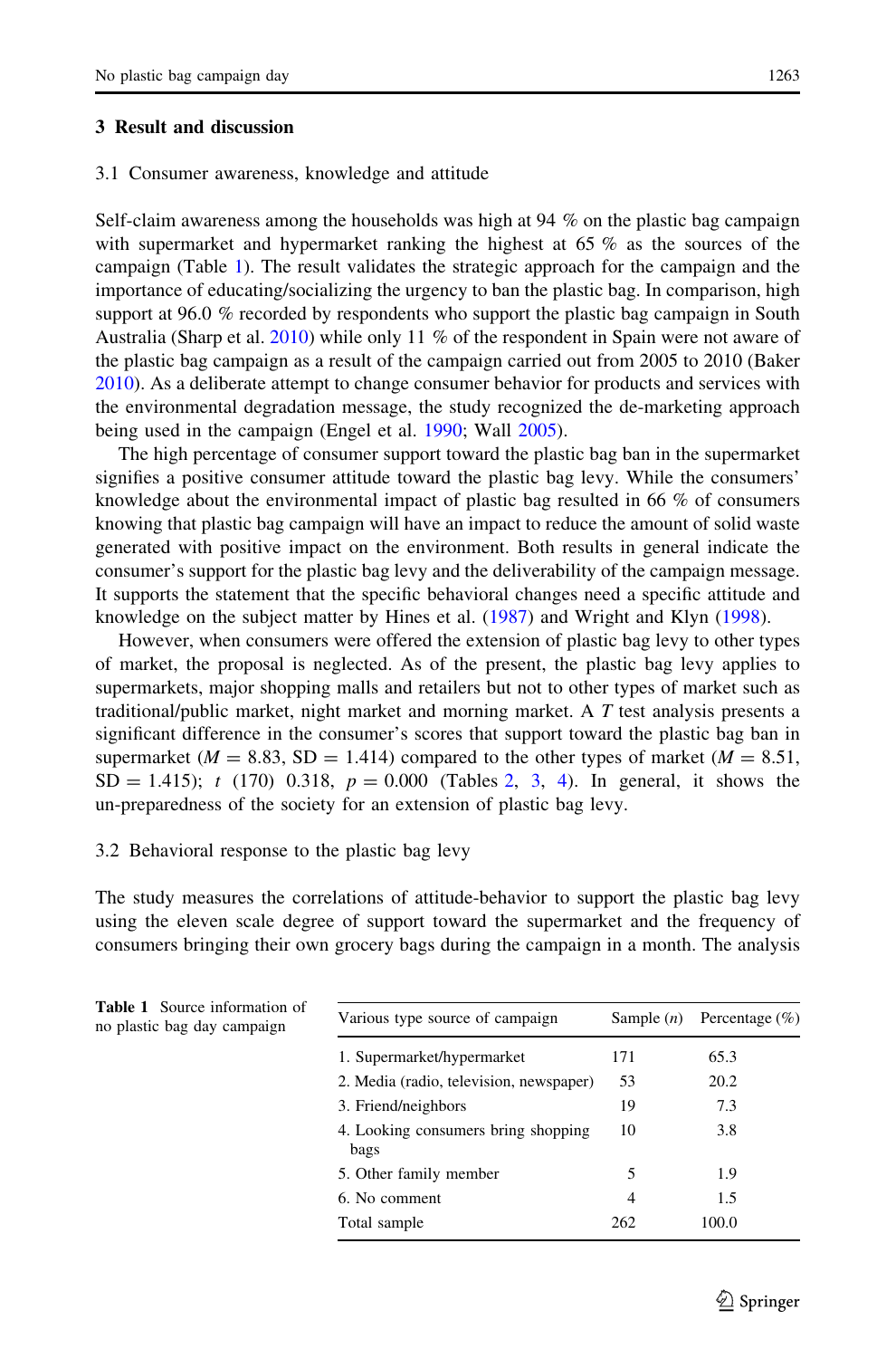|                                 | Mean | Sample $(n)$ | Std. deviation | Std. error mean |
|---------------------------------|------|--------------|----------------|-----------------|
| 1. Supermarket (agree)          | 8.83 | 170          | 1.41           | 0.11            |
| Other type of market (agree)    | 8.51 | 170          | 1.42           | 0.11            |
| 2. Supermarket (disagree)       | 1.12 | 32           | 1.54           | 0.27            |
| Other type of market (disagree) | 1.66 | 32           | 1.72           | 0.30            |

#### <span id="page-5-0"></span>Table 2 Paired samples statistics

### Table 3 Paired samples correlations

|                                                 | Sample $(n)$ | Correlation | Sig. |
|-------------------------------------------------|--------------|-------------|------|
| Supermarket and other type of market (agree)    | 170          | 0.77        | 0.00 |
| Supermarket and other type of market (disagree) | 32           | 0.77        | 0.00 |

### Table 4 Paired Samples Test

|                                                                                                 | Paired differences |                   |                    |              |           |                      |
|-------------------------------------------------------------------------------------------------|--------------------|-------------------|--------------------|--------------|-----------|----------------------|
|                                                                                                 | Mean               | Std.<br>deviation | Std.<br>error mean |              | df        | Sig.<br>$(2-tailed)$ |
| Supermarket and other type of market (agree)<br>Supermarket and other type of market (disagree) | 0.32<br>0.53       | 0.96<br>1.11      | 0.07<br>0.20       | 4.33<br>2.72 | 169<br>32 | 0.00<br>0.01         |

proves no significant correlations of specific attitude-behavior at  $p = 0.17$ . The variable of weekly practice of bringing own shopping bag may not be enough to represent the proenvironmental behavior that supports plastic bag levy. Thus, the study may not be able to support the earlier findings on specific attitudes and specific behavior correlations as claimed by Kraus [\(1995](#page-10-0)) and Wright and Klyn ([1998\)](#page-10-0), but rather than an earlier effort to capture the impact of this initiative to the consumers' attitude and behavior. A further comprehensive study on the supermarket might be needed to grasp the consumers' practices during the plastic bag levy.

Another part of the consumer behavior study on the plastic bag reveals a high percentage (45 %) of secondary use of plastic as garbage bags (Table [5\)](#page-6-0). Consumer opposition toward the plastic bag levy reduces the plastic bag consumption but at the same time forces them to buy more garbage bags. This result supports the 20 % increase of the garbage bag sale in supermarkets while 30  $\%$  increase of the garbage plastic bag sales recorded in Selangor states and 40–50 % in Penang states (The Malaysian Insider [2012](#page-10-0)). The data indicates that the campaign might not attain the objective to reduce the plastic bag consumption but rather burden the consumers for extra garbage bag cost.

At the same time, the study reveals a policy from the solid waste management under the local authority that stipulates only domestic or household waste tied in plastic garbage bag is collected by the garbage truck collector. Such example is the Solid Waste Collection, Removal and Disposal By Laws [2007,](#page-10-0) Shah Alam City Council. Plastic bag is needed to prevent the contamination of the waste to the garbage bin due to the high moisture content of domestic waste. It is part of the solid waste management practice in Malaysia (DANIDA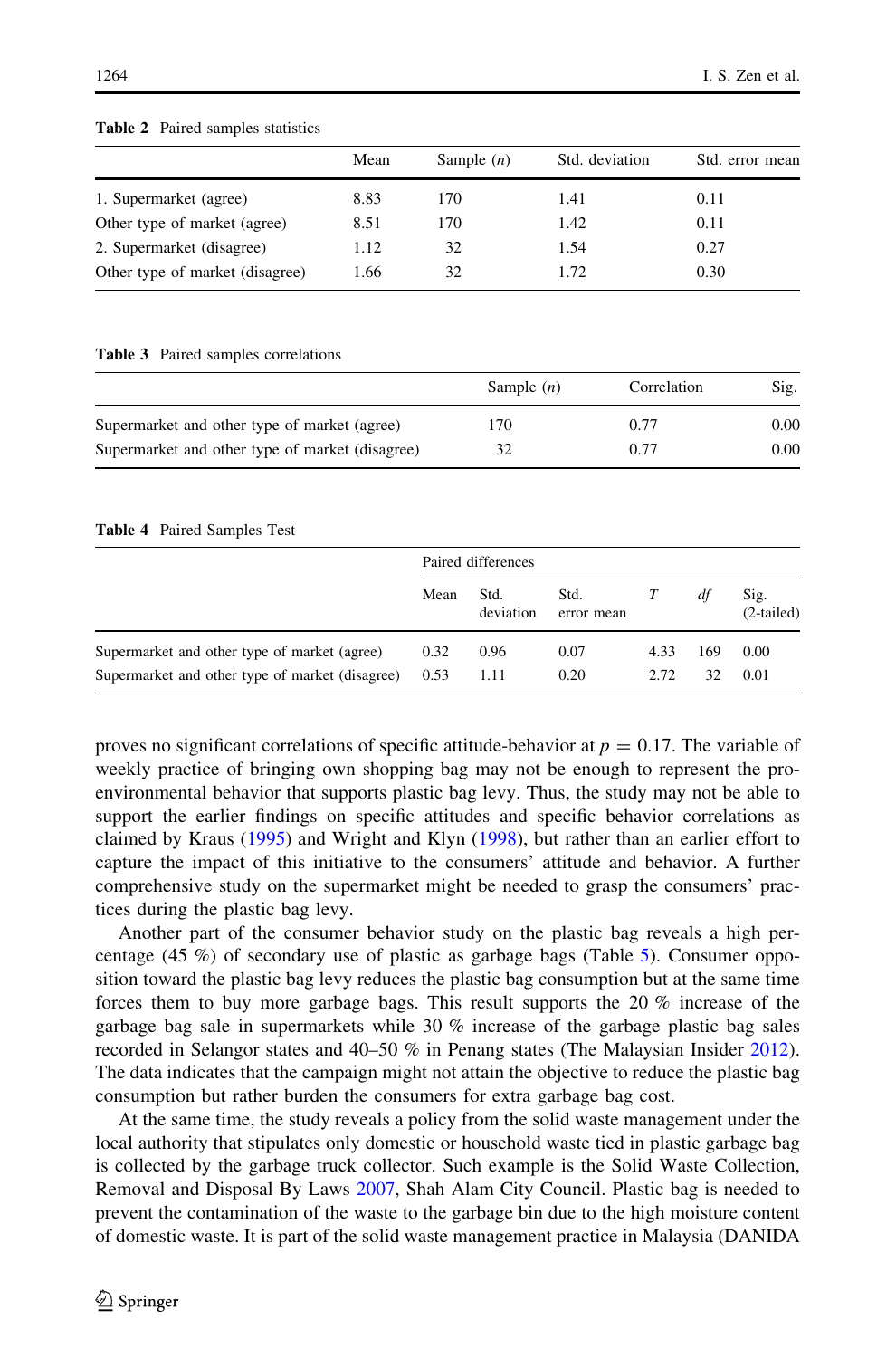<span id="page-6-0"></span>

| <b>Table 5</b> Secondary use of plas-<br>tic bag |                              | Various secondary use of plastic bag | Sample $(n)$ | Percentage $(\% )$ |
|--------------------------------------------------|------------------------------|--------------------------------------|--------------|--------------------|
|                                                  |                              | 1. Reused for garbage bag            | 225          | 45.0               |
|                                                  | 2. Reused for carrying goods | 159                                  | 32.0         |                    |
|                                                  |                              | 3. Thrown in with other waste        | 68           | 14.0               |
|                                                  |                              | 4. Reused for shopping               | 46           | 9.0                |
|                                                  |                              | Total sample                         | 498          | 100.0              |

[2010;](#page-9-0) New Straits Times, September 2, 2011). Meanwhile, the original concept of plastic bag levy is to control the plastic bag littering problems as part of the solid waste management legislation (Convery et al. [2007](#page-9-0)). Thus, the plastic bag levy policy normally supported by the amendment of Waste Management Act with anti-litter regulations as such take place in Ireland (Convery et al. [2007](#page-9-0)), San Francisco (Romer [2010\)](#page-10-0) and South Africa (Hasson et al. [2007\)](#page-10-0). It may lead to different implications in Malaysia's scenario of solid waste management.

Despite the environmental impact of plastic, about 32 % of supermarket plastic carrier bags are reused to bring other things such as 9 % for shopping. Only 14 % of plastic carrier bags that really disposed with other type of waste (Table 5). Other similar studies claimed a sustainable use of plastic bags with 23 % reused for packing other products in Israel (Ayalon et al. [2009\)](#page-9-0), 16 % reused for shopping and 14 % are recycled in South Australia (Sharp et al. [2010\)](#page-10-0). Despite the negative effects of plastic consumption on the environment, from the consumers' behavioral perspective, the plastic bag reuse for various purposes shows a positive consumer behavioral practice. These practices on the other hand have been utilized by the plastic industry to criticize the implementation of plastic bag levy in Malaysia (Hoggard [2010\)](#page-10-0). The 41 % of the secondary use of plastic bag has shown a potential of reusable shopping bag behavior to be implemented. It is a positive approach if coupled with the educational campaign of Bring Your Own Shopping Bag (BYOSB) Campaign rather than emphasizing on the negative approach of No Plastic Bag Campaign.

The survey result shows that during 5 days of the campaign, about 23  $\%$  of respondents forgot to bring their own shopping bags, 20 % forgot twice and 16 % of the respondents forgot three times (Table [6](#page-7-0)). In general, we could say that roughly 60 % of the respondents forgot three times or less to bring their own shopping bags during the campaign day. The result portrays a transition of consumer's behavior as part of the effort to adapt to the plastic bag campaign day. Though this may suggest a conscious anti-consumption behavior as well (Cherrier [2006;](#page-9-0) Sharp et al. [2010](#page-10-0)), the consumers that opt not to consume the plastic bag due to the environmental reason were seen as more ethical consumer or proenvironmental behavior (Cherrier [2006](#page-9-0); Krajhanzl [2010](#page-10-0)).

The consumer behavioral response toward the No Plastic Bag Campaign experience temporary reactive response was shown in the supermarket volume of sales cited in local newspaper. There is 30 % decline in the supermarket volume of sales on Saturday campaign during the first three to 6 months of the plastic bag campaign, even though the sales surged on Sunday reported in local newspaper (The Star. January 11, [2010](#page-10-0); The Star. January 4, [2010\)](#page-10-0). It appears that the shoppers shift their grocery shopping time to avoid the Plastic Bag Ban Day. This temporary reactive behavior of consumers may need a response through increasing number of days of plastic bag ban and the extension to other types of market to foster consumer adaptability to the new shopping practice.

Further detailed questions on self-claimed consumers bringing their own shopping bags revealed three practices identified as potential voluntary full anti-consumption behavior.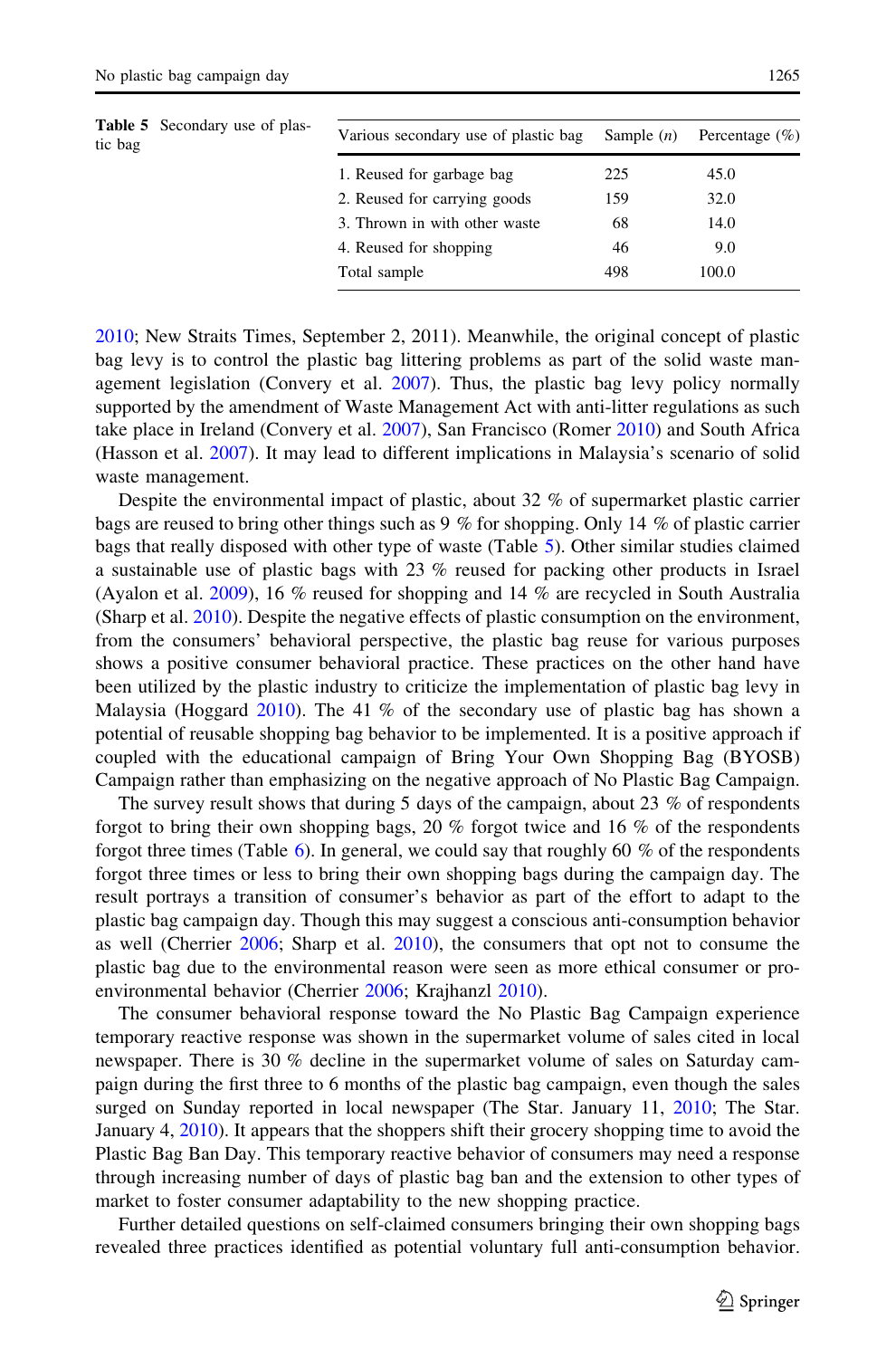| Forgetful of bring own shopping bags | Sample $(n)$ | Percentage $(\%)$ |  |  |
|--------------------------------------|--------------|-------------------|--|--|
| Ones                                 | 61           | 23.0              |  |  |
| Twice                                | 52           | 20.0              |  |  |
| Thrice                               | 43           | 16.0              |  |  |
| Four times                           | 23           | 9.0               |  |  |
| Five times                           | 78           | 30.0              |  |  |
| No comment                           | 5            | 2.0               |  |  |
| Total sample                         | 262          | 100.0             |  |  |

<span id="page-7-0"></span>Table 6 Within five (5) times spent in the supermarket when no plastic bag day campaign every Saturday, how many times you forget to bring your own shopping bags?

The three practices are 'Do not buy extra bags, but just put in the trolley' 43 %, 'Kindly fill up and try to maximize own shopping bags  $14\%$  and 'Buy the woven bag and paper bag' 10 % (Table 7). The total 67 % of those practices support with the 60 % respondents who forgot three times or less to bring own shopping bags during the campaign day. The results reduce the potential possibility of overstatement in self-reported behavior of questionnaire survey type (Wright and Klyn [1998\)](#page-10-0).

At the same time, we recorded 33 % of consumers who buy the plastic bag from supermarket if their own shopping bag is not enough and classify them as a partial anticonsumption behavior (Table 7). It is due to their inconsistency of practice toward plastic bag consumption, they professed to bring their own bags but at the same time buy or use plastic bag. This study reveals another form or practice of partial anti-consumption behavior that has been found in the study of Sharp et al. [\(2010\)](#page-10-0). Their study classified the consumers who rely on the store-provided bags for those who did not bring own reusable shopping bags during the phasing out period as partial anti-consumption behavior.

Interview with supermarkets involved in the No Plastic Bag Campaign reveal several practices related to consumer's actions such as missing baskets at the supermarket, increase in stolen goods/items and misuse of supermarket trolley to transport goods to the house especially for the supermarkets located adjacent to the residential areas. This negative consumers' behavior was identified as a kind of protest to their previous shopping convenience and classified as no anti-consumption behavior (Penaloza and Price [1993](#page-10-0)). The phenomenon shows consumer resistance against the cultural attitudes and behavior to avoid the plastic bag levy. This consumer behavior is well understood since providing free plastic bags in supermarket has been expected as a norm and perceived as the right of the consumers. From the perspective of the plastic bag policy, it will take larger administrative burden to the supermarket (Convery et al. [\(2007](#page-9-0))

Table 7 During the plastic bag campaign day, if you bring own shopping bags and not enough, what you usually do?

| Various practices if own shopping bags are not enough         | Sample $(n)$ | Percentage $(\% )$ |  |
|---------------------------------------------------------------|--------------|--------------------|--|
| 1. Do not buy extra bags, but just put in the trolley.        | 127          | 43.0               |  |
| 2. Buy the plastic bag MYR 20cent (USD 0.06) from supermarket | 99           | 33.0               |  |
| 3. Kindly fill up and try to maximize own shopping bags       | 42           | 14.0               |  |
| 4. Buy the shopping bag such as woven bag and paper bag       | 29           | 10.0               |  |
| Total sample                                                  | 297          | 100.0              |  |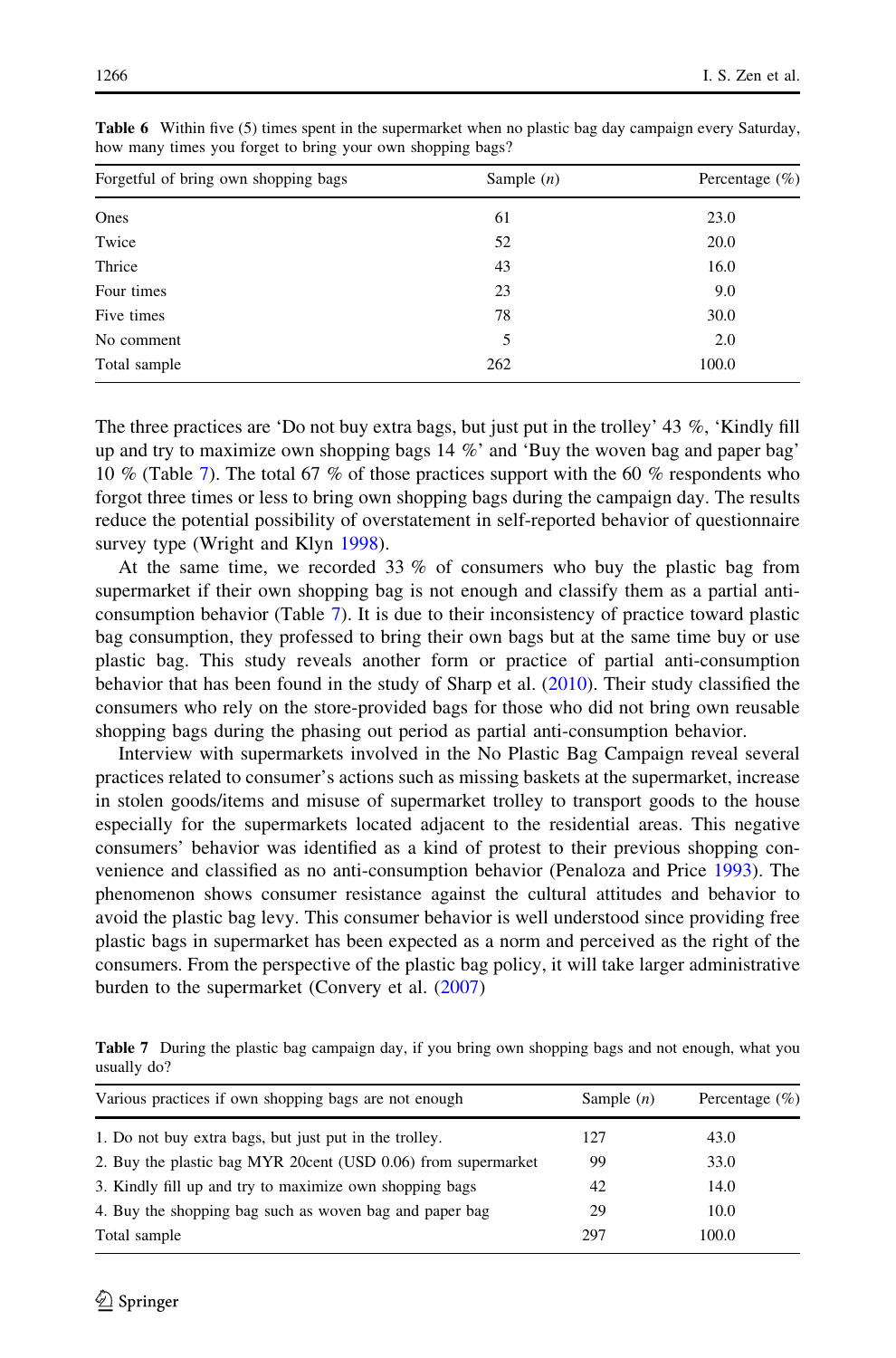Supermarkets play a central and focal point of plastic bag campaign in Malaysia where it was stated as part of the company's corporate social responsibility (CSR), while consumers assume that the revenue gained from the plastic bag levy is perceived as benefits to

the company. The paradox of CSR complicates the issue due to the nature of company objectives that are more profit oriented than altruistic (Lee et al. [2009\)](#page-10-0). This practice creates a different public image and receives some resistance from the consumers. While the original concept of plastic bag levy stated that the revenue will be channeled to environmental funds to reverse the environmental damage caused by plastics (Convery et al. [2007](#page-9-0)). Various studies revealed that clear guidelines, mechanism and legislative approach will improve the performance of plastic bag levy initiatives and increase public confidence (Convery et al. [2007](#page-9-0); Romer [2010](#page-10-0); Dikgang and Visser [2010\)](#page-10-0).

The findings of the interview with the supermarkets support that with the consumer associations, FOMCA and CRRC. It was stated that the inconvenience aspects of shopping practices and the plastic bag levy impose by the supermarket creates unhappiness for the consumers during the first period of the campaign. Some consumers refuse to pay for plastic bag and think that it was part of the supermarket initiatives to gain more benefit. The complains include inconvenient shopping practices, refusal of plastic bag fees especially during grocery days and the pre-assumptions that the plastic bag ban is the initiative of the super/hypermarket to get extra money (The Star. January 4, [2010](#page-10-0); The Star. January 11, [2010\)](#page-10-0).

The interview with the government officer of MDTCC reveals that part of the no plastic bag campaign—the involvement of supermarket, retailer and major shopping mall—binds legally through the Letter of Agreement (LA) provided by government. It was signed by major retailers, supermarkets and hypermarket chains. The LA states that the revenue from the plastic bags is not part of the enterprise profit but rather of the company's Corporate Social Responsibility (CSR) to conduct educational awareness campaign. This mechanism has been practiced in San Francisco where there was an agreement between the San Francisco's Commissions on the Environment and grocers' coalition in 2005 (Romer [2010\)](#page-10-0). The Plastic Bag Reduction Ordinance that had been launched 2 years after showed a gradual implementation process of total plastic ban. At the same time, the grocery stores were required to provide decomposable plastic, recyclable paper or reusable checkout bags as alternatives for the consumers. The important role of government in setting up a clear guideline and mechanism is needed to support the plastic bag policy.

As part of the de-marketing campaign to change the consumer's behavior by the government, revenues from plastic bag fees were channeled to the environmental fund. Up to now, there is no environmental fund nor did mechanisms establish to channel the revenue collected from the plastic bag levy in Malaysia (result of the interview with MDTCC and supermarket). Due to no centralized revenue collection from the plastic bag levy, it is difficult to measures the effectiveness and the impact of the campaign to the consumers' behavior. The current study has met obstacles in getting the supermarkets to cooperate on tracing the money gathered from the plastic bag levy.

While, in the context of the plastic bag levy for consumers' behavioral changes, the hypothetical environmental fund is commonly used to persuade the consumers behavioral changes (Convery et al. [2007\)](#page-9-0). Besides that, the establishment of environmental fund was supported by setting up administrative and legislative approach by the government such as in Ireland (Convery et al. [2007](#page-9-0)), South Africa (Dikgang and Visser [2010](#page-10-0)) and San Fransisco (Romer [2010](#page-10-0)).

Interview with MDTCC and supermarkets stated that the revenue from the plastic bag fee was used for the administrative cost embedded in conducting the various activities by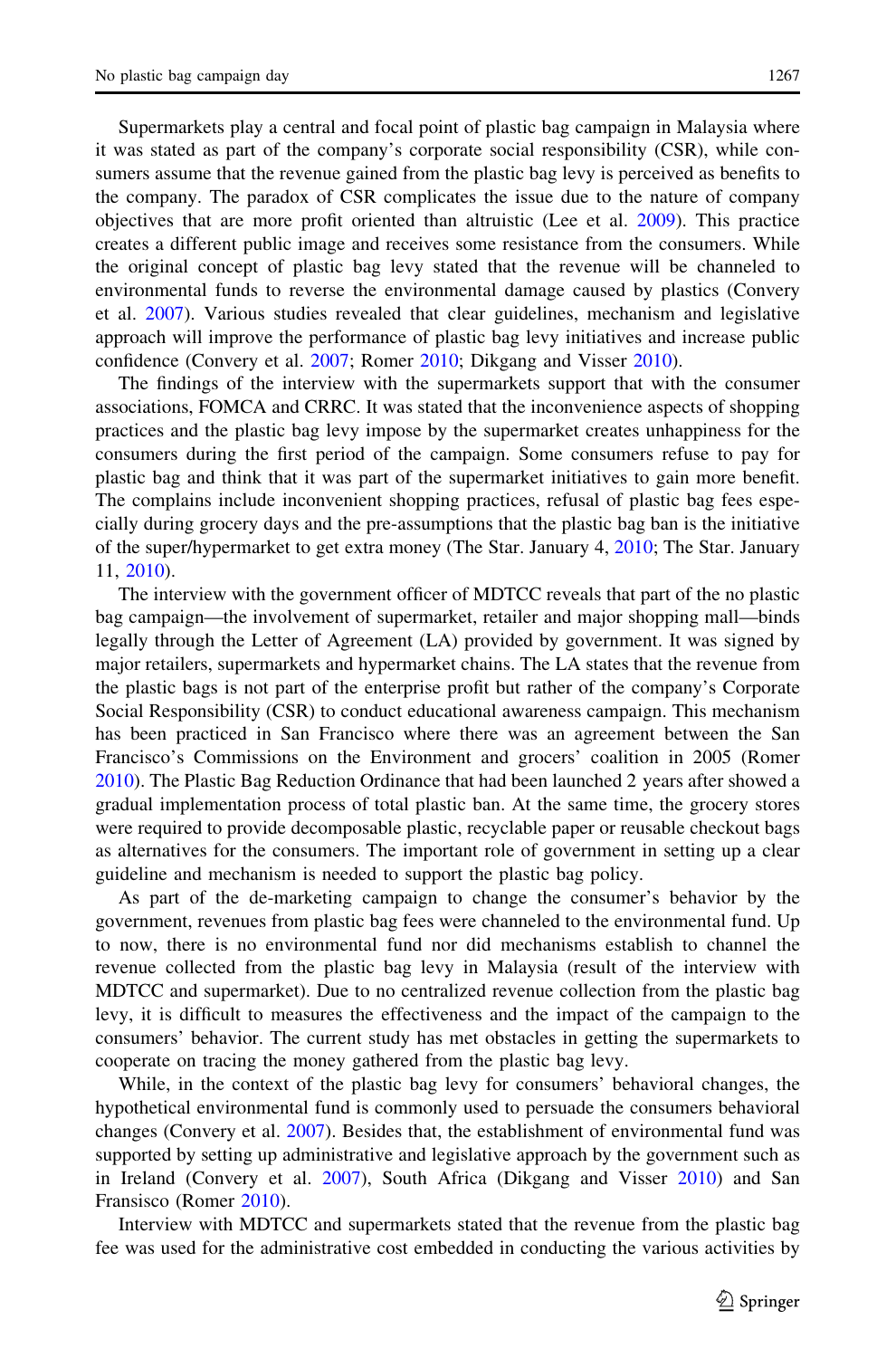<span id="page-9-0"></span>the supermarkets (Convery et al. 2007; Dikgang and Visser [2010;](#page-10-0) Romer [2010\)](#page-10-0). The efforts of the supermarkets during No Plastic Bag Campaign Day in Malaysia range from training of the cashier on the importance of plastic bag ban to the consumers, constant reminders on the day before the campaign and the provision of various reusable shopping bags with attractive designs, color and price from MYR 0.90 (USD 0.29) into MYR 4.90 (USD 1.56). A positive approach has been applied by the Japanese general merchandise multinational of AEON. to change the consumer shopping behavior during the no plastic bag campaign. The No Plastic Bag Campaign has been changed into a positive Bring Your Own Bag (BYOB) Campaign.

# 4 Concluding remarks and policy implication

What has happened in the scenario of Malaysian plastic bag levy can be seen as part of consumers' behavior-changing process in the 1 day a week of no plastic bag campaign in the major supermarkets, retailers and shopping malls. The secondary use of plastic bags to bring other things has shown a potential reusable shopping bag practice to be implemented in Malaysia especially when coupled with the educational campaign of Bring Your Own Shopping Bag Campaign.

The plastic bag levy in Malaysia can be seen as part of the government effort to create a sustainable consumption society embedded in the consumer behavior.

The regulatory or legislative framework that will provide clear guidelines and mechanisms for consumers, the retailers, supermarkets and the plastic industry may be needed. It will increase the consumer's confidence, in addition to retailer and plastic industry involvement.

Though the campaign may not achieve the objective yet to reduce the plastic bag consumption due to the increase in garbage bin liner usage, the research reveals the urgency to look at the plastic bag levy from the solid waste management perspective. The enactment of the Solid Waste and Public Cleansing Management Act [2007](#page-10-0) (Act 672) needs to support the anti-litter regulations mostly associated with the implementation of the plastic bag levy instead of encouraging more usage.

### References

- Akulian, A., Karp, C., Austin, K., & Durbin, D. (2007). Plastic bag externalities and policy in Rhode Island. Environmental & Resource Economics, 38, 1–11.
- Ayalon, O., Goldrath, T., Rosenthal, G., & Grossman, M. (2009). Reduction of plastic carrier bag use: A analysis of alternatives in Israel. Waste Management, 29, 3.
- Baker, A. R. (2010). "Fees on plastic bags: Altering consumer behavior by taxing environmentally damaging choices'' Expresso. [http://works.bepress.com/alice\\_baker/1](http://works.bepress.com/alice_baker/1).
- Brace, I. (2004). Questionnaire design: How to plan, structure and write survey material for effective market research. London: Market Research in Practice Series.
- Cherrier, H. (2006). Consumer identity and moral obligations in non-plastic bag consumption: A dialectical perspective. International Journal of Consumer Studies, 30, 515–523
- Convery, F., McDonnell, S., & Ferreira, S. (2007). The most popular tax in Europe? Lessons from the Irish plastic bags levy. Environmental Resources Economics, 18(4), 367–371.
- DANIDA. (2010). Solid Waste Management Component Study on Rural Household Waste Management in Peninsular Malaysia. Consultancy Report of Danish International Development Agency (DANIDA) for Ministry Housing and Local Government (Ref.104.Malaysia.1.MFS.86).

Department of Statistic. (2006). Section methodology and research. Malaysia: Department of Statistics.